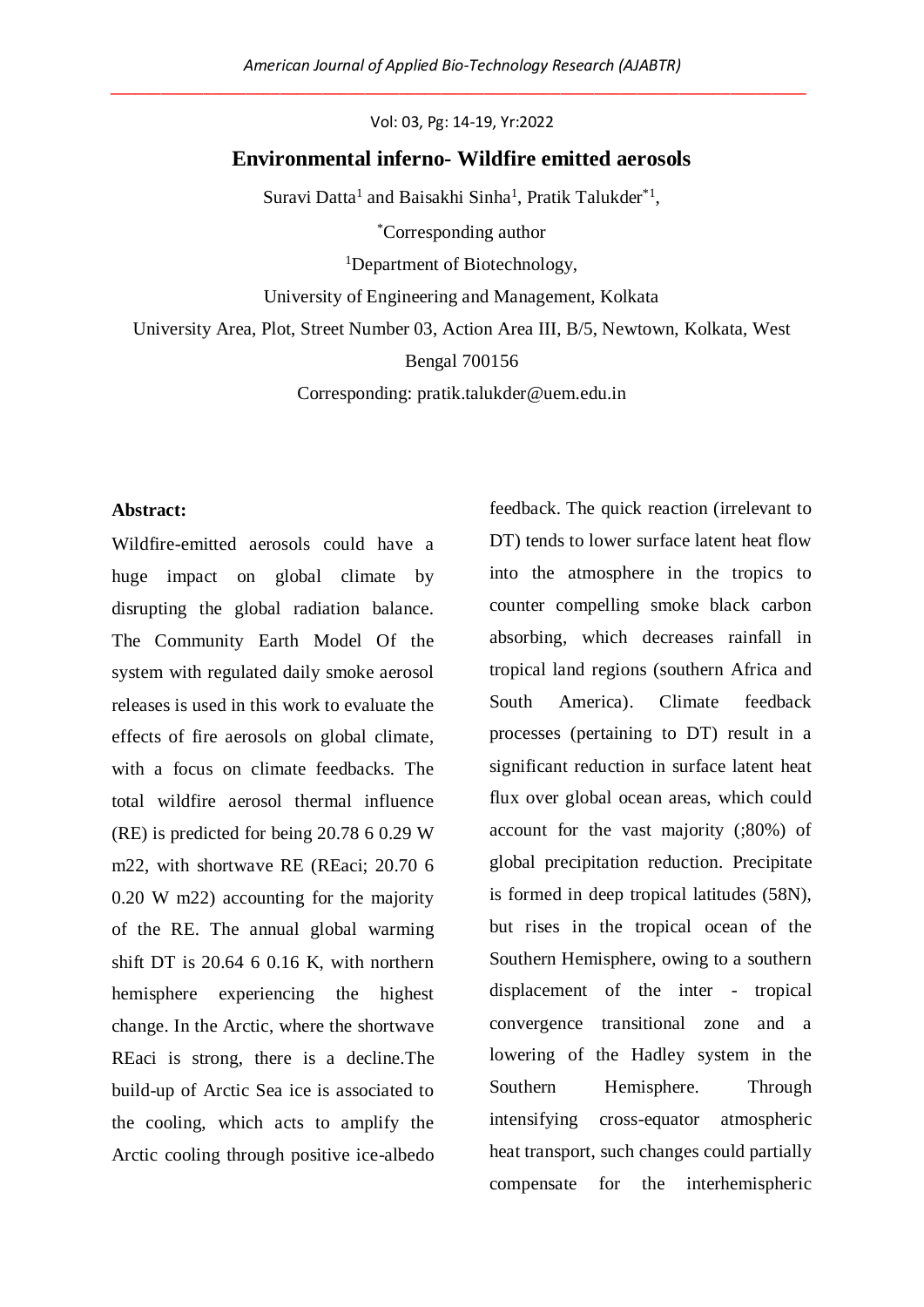temperature asymmetry induced by boreal forest fire aerosol indirect effects. This paper deals with wildfire aerosols' impact on forest biomass, the global energy budget, and climate, as well as ways to replenish them.

#### **Introduction:**

Climate, ecosystems, and human activities together drive fire, rendering it an important component of the Earth system. For its effects on radiative forcing, terrestrial ecosystems, and biogeochemical cycles, fire has a significant impact on the global climate. A forest fire is an uncontrolled fire occurring in nature. It began with a lightning, or individuals recklessly igniting it, or accidently, or even arson that went unnoticed and quickly escalated. These fires can last for days or even weeks. They have the capacity to destroy out an area of forest and destroy practically all biological matter inside it. Rather than dense, damp rainforests, these fires thrive in extremely hot and dry areas. They destroy biotic (animal, tree, bacteria) and abiotic (climate, rocks, soil) factors of a forest ecosystem. The feedback mechanisms between fire and climate interactions remain an important and are still mainly unexplored.

Recently, the effects of fire-emitted aerosols on climate have received increased attention. The radiative effect (RE) and radiative forcing (RF) of fire aerosols are both substantial. It is estimated in order to quantify the implications RE is the abbreviation for atmosphere particle's immediate radiative impact. RF has an impact on the Earth's energy balance, and estimated as the difference in RE between two times (e.g., preindustrial and present-day). 'Fire aerosols' is a term used to describe a type of Aerosol–radiation could be causing radiative effects/forcings. The aerosol– cloud interaction (ARI), the aerosol–cloud interaction (ACI), and the aerosol–cloud interaction (ACI) are all terms used. The effects from fire aerosols on cloud and precipitation in extropical regions are studied extensivel [7]. It used a regional model to demonstrate that fire aerosols cause pneumonia.

During the Canadian winter, it led to an increase in cloud water path. In the summer of 2007, boreal wildfires erupted across the area. Fire aerosols have a significant environmental impact, as per research.

## **Effects:**

Dust, secondary organic matter from terrain biogenic discharges, carbon -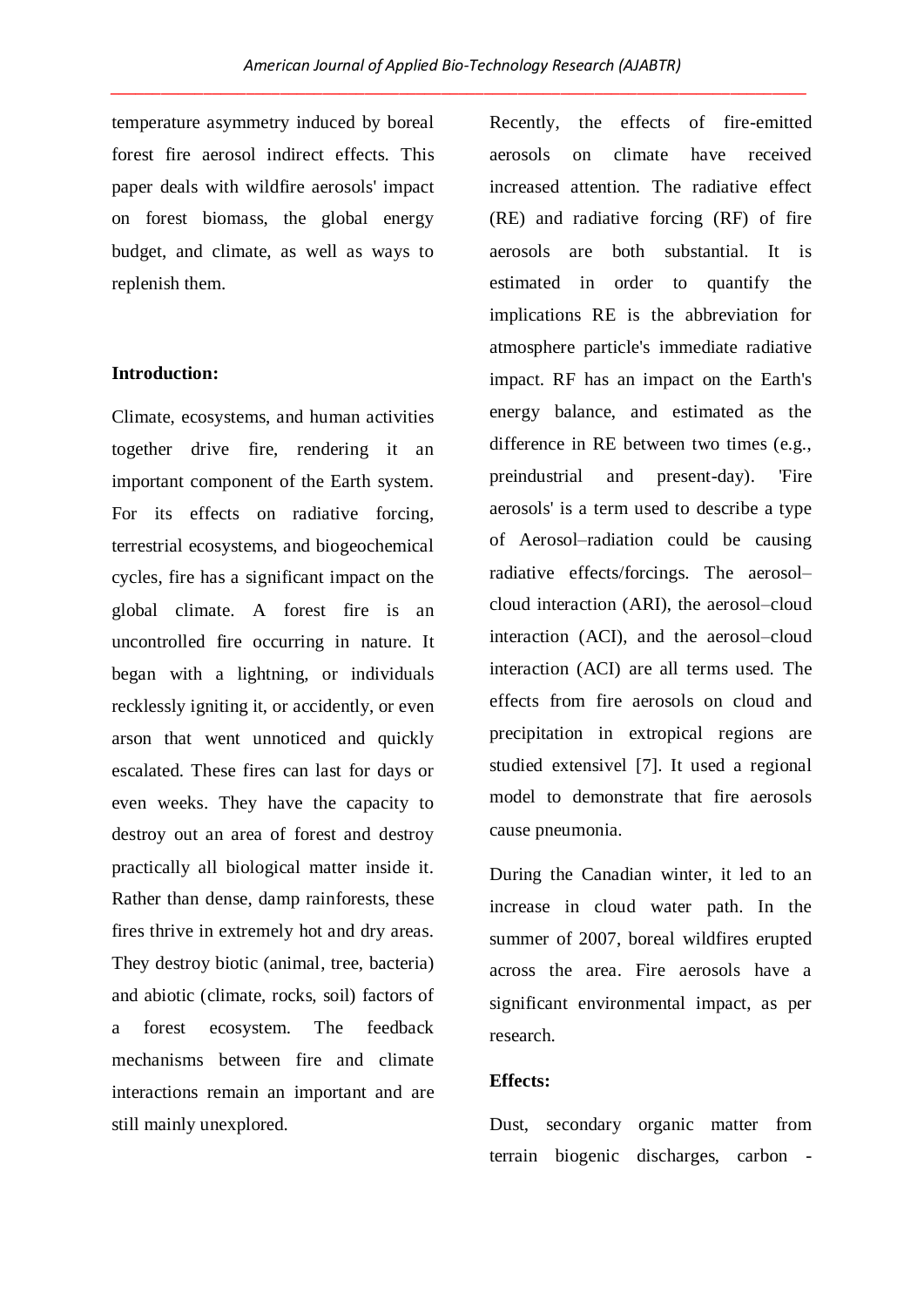containing particulates from wildfire, and sulphate from dimethyl sulphide emissions from marine phytoplankton are all key contributors of atmospheric aerosols. These aerosols also have a significant impact on many components of the Earth system, including atmospheric radiative balance and photosynthetically available radiation entering the biosphere, nutrient supply to the ocean, and snow and ice albedo.

In this paper, we tried to pen down the effects of wildfire aerosols on global climate by harming the Global radiation balance. As we know there are five crucial elements- Air, Water, Fire, Earth, Space. Out of these, Fire acts as a driving force in determining the Earth's climate. To quantify the effects of fire aerosols, the radiative effect (RE) and radiative forcing (RF) are estimated. The instantaneous radiative influence of air particles on the Planet's energy balance is denoted by RE, and the difference in RE between two periods is denoted by RF (e.g., preindustrial and modern-day). Aerosol– radiation interaction (ARI), aerosol–cloud interaction (ACI), and land albedo modification could all contribute to the radiative effects/forcings of fire aerosols (SAC).

In tropical regions, fire aerosols tend to reduce warm cloud and suppress precipitation. Based on modelling studies, [4] reported that fire aerosols may warm and retain stability of the lower troposphere, reinforcing the dry-season rainfall pattern in southern Amazon. In contrast, fire aerosols could energise tropical convective clouds by suppressing warm rain processes in convection and increasing latent heat release at higher levels [5].

The deposition of light-absorbing particles on snow and ice lessens albedo and may hasten Arctic warming [6] demonstrated that the local efficacy (temperature response to a given radiative forcing) of black carbon/snow forcing is more than three times that of CO2 due to the strong effect of black carbon on snow melting rates, which amplifies the snow-albedo feedback.

#### **Approaches:**

• Estimation of the radiative impact of aerosols and fast reaction:

The climate adjustment that happens before any change in world annual-mean surface air temperature DT is referred to as the quick reaction. The radiative effect (forcing) refers to the rapid adjustment of net radiative fluxes at the upper atmosphere (TOA).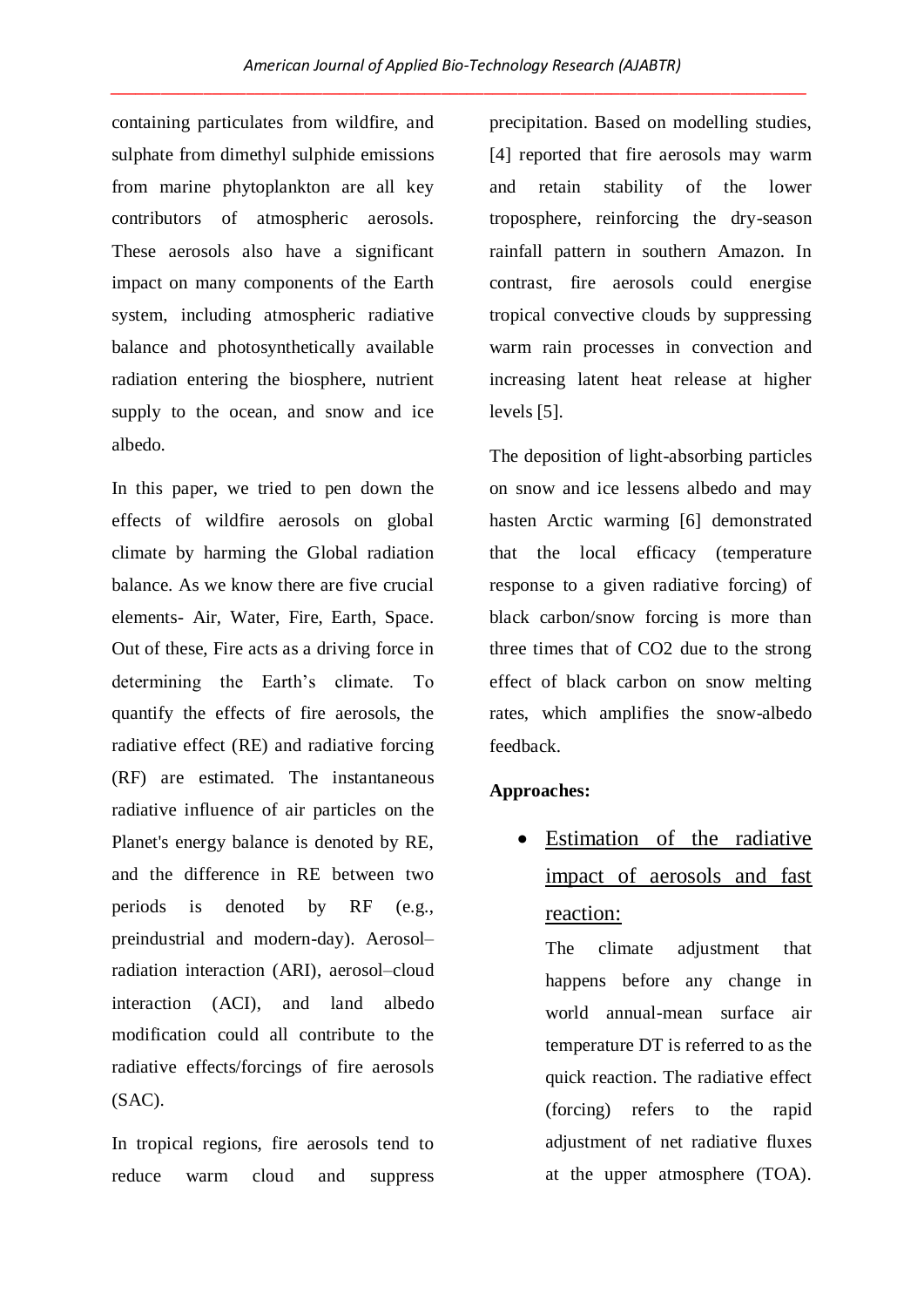The response to external forcing in AMIP type [1] (fixed-SST and sea ice) simulations can estimate both the quick reaction and the radiative effect.

 Aerosol climate feedback (slow response) estimation:

The change in a certain variable (e.g., radiative flux) per unit DT (the difference in global annualmean surface air temperature between CMIP and AMIP-type simulations) is commonly used to demonstrate climatic feedback or slow response. The entire climatic reaction, which is the sum of both quick and slow responses, is represented by the climate change in the coupled system (CMIP type [2]

 Surface feedback and aerosol surface effect estimation:

The surface energy budget, which includes both radiative (longwave and shortwave) and nonradiative (sensible and latent heat) fluxes, is also affected by the fire aerosols. Because the fire aerosols driven surface solar flux reduction should be matched by nonradiative fluxes, understanding the relationship between radiative and nonradiative fluxes is critical.

 Aerosol radiative effects are segmented:

[3] Suggested a mechanism for separating RE into different terms generated by different aerosol impacts (e.g., ARI, ACI, and SAC). It is the clear-sky radiative flux at TOA determined from the same diagnostic radiation call, however without taking account for total solar dispersion by aerosol particles; Nclean, clear is the transparent radiative flow rate at TOA estimated from same analytic radioactivity call, although without accounting for dispersion by both clouds and aerosols.

# **Conclusion:**

Because it eats dead vegetation, generates space for the new plant development, and helps restrict vegetation density, fire is an essential part of natural forests ecosystem. After a wildfire, there is often remarkable growth. Some tree seeds are opened and tossed into ash-enriched soils, where they sprout and flourish. Some plant species benefit from wildfires by blooming and fruiting. This is due to the fact that wood ash is among the most effective fertilisers available. Directed fires, which are controlled fires set by managers, are used to assist reduce vegetation build-up and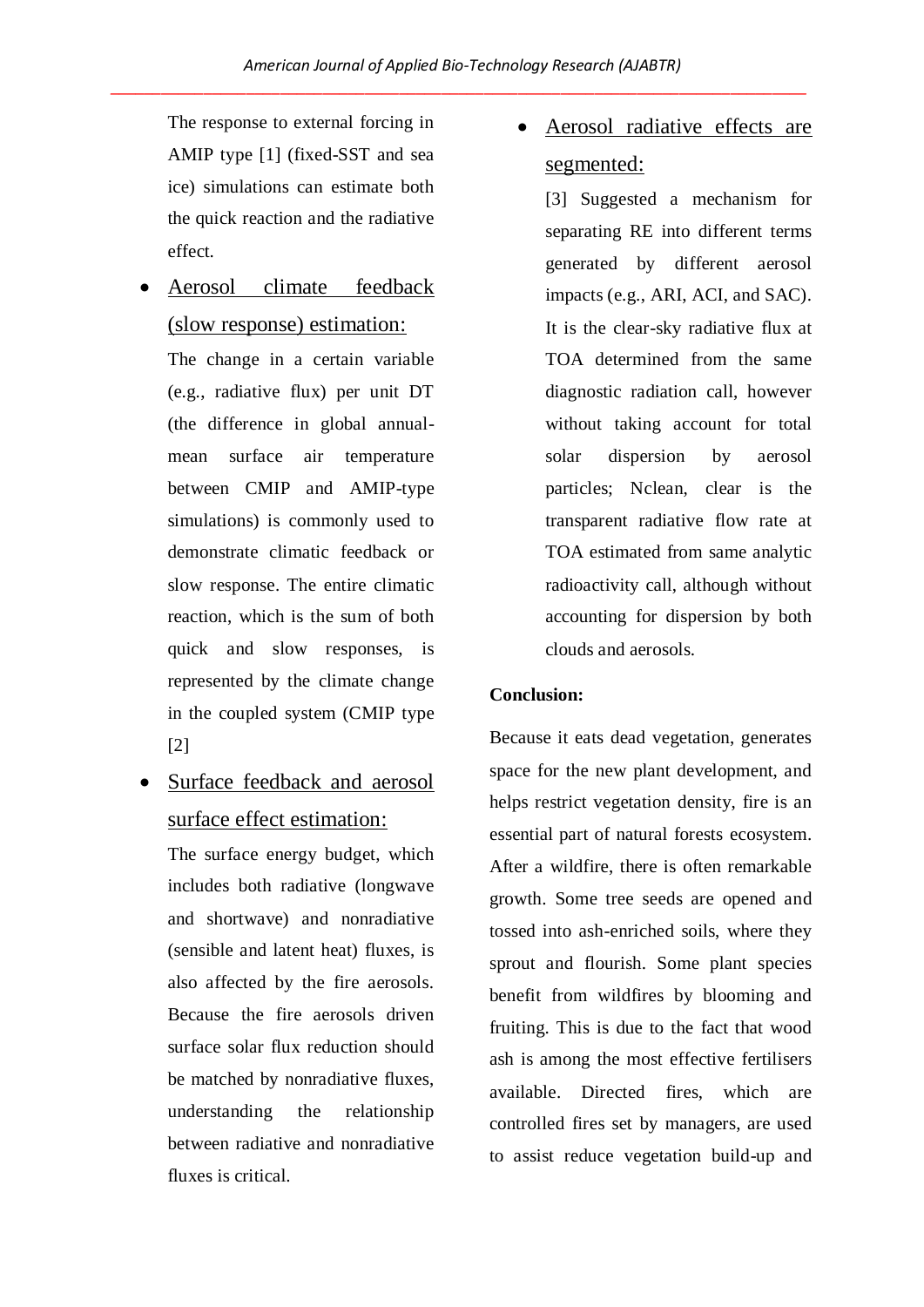disintegrate the continuity of fuels throughout the terrain. More fire is the most effective method for reducing the risks of wildfire to society. CESM is being used to examine the impact of fire aerosols on the global energy balance and climate. The AOD change produced from fire aerosols mostly occurs in two latitude zones: one in the tropical regions (Southern Africa, South America, and Southeast Asia), and the other in the Northern Hemisphere's middle to high latitudes. The fire BC to OC ratio (BC/OC) in the tropics is nearly three times higher than in the Northern Hemisphere's high latitudes, resulting in more atmospheric absorption in the tropics.

### **Acknowledgement**

The author sincerely acknowledges University of Engineering and Management

#### **References:**

1. J. Hansen, M. Sato, L. Makarenko, R. Ruedy, A. Lacis, D. Koch, I. Tegen, T. Hall, D. Shindell, B. Santer, P. Stone, T. Novakov, L. Thomason, R. Wang, Y. Wang, D. Jacob, L. Bishop, J. Logan, A. Thompson, R. Stolarski, J. Lean, R. Wilson, S. Levitus, J. Antonov, N. Rayner. Parker, J. Christy. Climate forcings in Goddard Institute for Space Studies Sl2000 simulation. AGU. 10.1029/2001

2. Govindasamy Bala, K. Caldeira, R. Nemani. Fast versus slow response in climate change implications for the global hydrological cycle. Springer.423-434(2010)

 3. S.J. Ghan. Technical Note: Estimating aerosol effects on cloud radiating effects

 4. Yan Zhang, Rong Fu, Hongbin Yu, Yun Qian, Robert Dickinson, Maria Accuncao,

 F. Silva Dias, Pedro L. da Silva Dias, Katia Fernandes. Impact of biomass

 burning aerosol on the monsoon circulation transition over Amazonia. AGU. 10.1029/2009

 5. M.O. Andrae, D. Rosenfield, P. Artaxo, A. Costa, G. P. Frank, K.M. Longo, M.A.F. Silva Dias. Smoking Rain Clouds over the Amazon. Science 10.1126